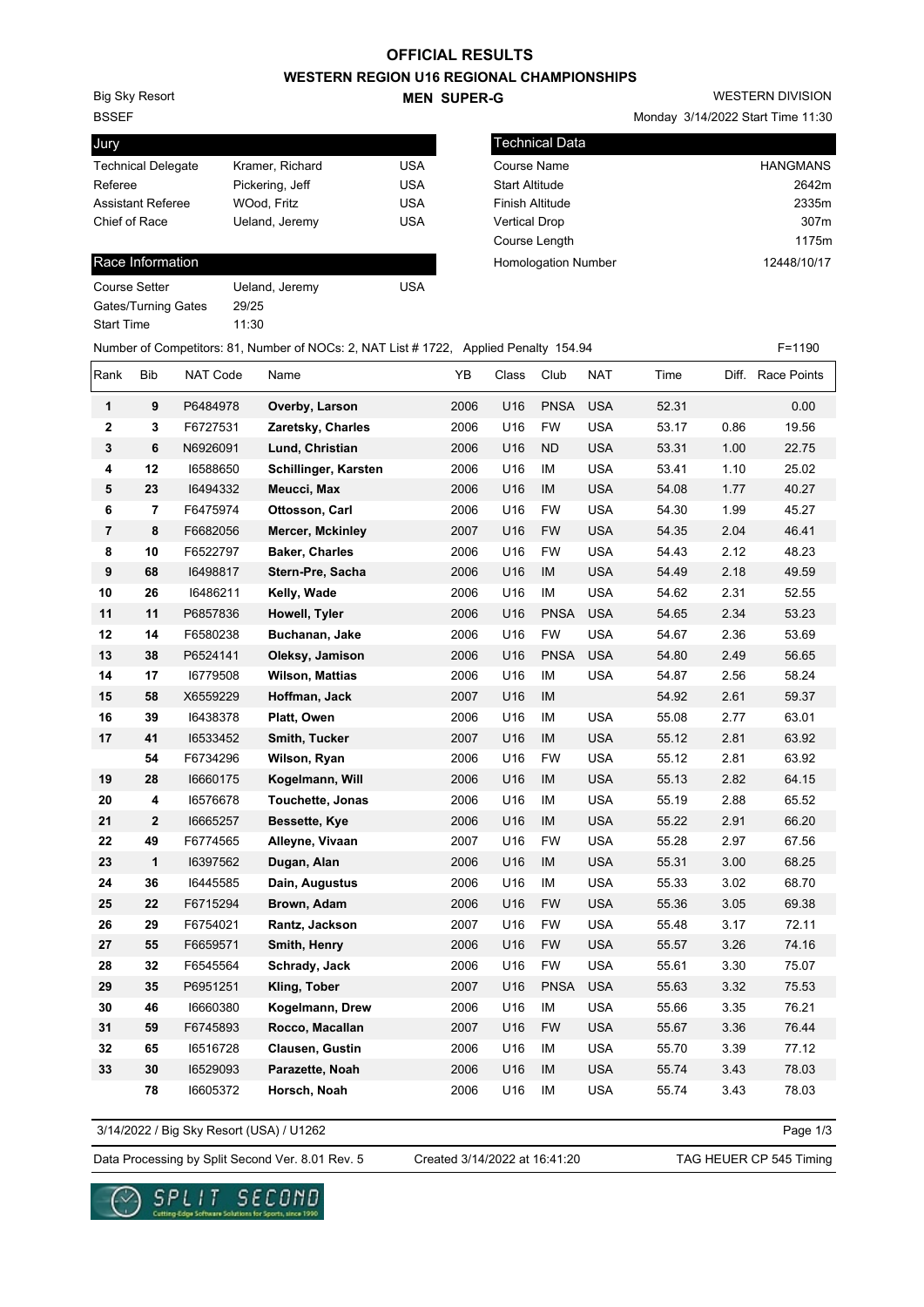# **WESTERN REGION U16 REGIONAL CHAMPIONSHIPS MEN SUPER-G OFFICIAL RESULTS**

WESTERN DIVISION

Monday 3/14/2022 Start Time 11:30

| ספס  |            |                                          |                               |      |       |             |            |         |       | MONDAY 3/14/2022 Start Time TT.30 |
|------|------------|------------------------------------------|-------------------------------|------|-------|-------------|------------|---------|-------|-----------------------------------|
| Rank | <b>Bib</b> | NAT Code                                 | Name                          | YB   | Class | Club        | <b>NAT</b> | Time    |       | Diff. Race Points                 |
| 35   | 56         | F6683937                                 | Whelan, Oscar                 | 2007 | U16   | <b>FW</b>   | <b>USA</b> | 55.86   | 3.55  | 80.76                             |
| 36   | 15         | P6824489                                 | <b>Chandler, Win</b>          | 2007 | U16   | <b>PNSA</b> | <b>USA</b> | 55.87   | 3.56  | 80.99                             |
| 37   | 44         | F6621227                                 | <b>Friel, Pierce</b>          | 2006 | U16   | <b>FW</b>   | <b>USA</b> | 56.00   | 3.69  | 83.94                             |
| 38   | 31         | 16504332                                 | Aten, Austin                  | 2006 | U16   | IM          | <b>USA</b> | 56.03   | 3.72  | 84.63                             |
| 39   | 20         | P6619475                                 | Rizvi, lan                    | 2006 | U16   | <b>PNSA</b> | <b>USA</b> | 56.04   | 3.73  | 84.85                             |
| 40   | 16         | N6614046                                 | Fricke, Drake                 | 2006 | U16   | <b>ND</b>   | <b>USA</b> | 56.17   | 3.86  | 87.81                             |
| 41   | 73         | P6399455                                 | <b>Schmidt, Crosby</b>        | 2006 | U16   | <b>PNSA</b> | <b>USA</b> | 56.30   | 3.99  | 90.77                             |
| 42   | 42         | 16438159                                 | Horsley, Tomi                 | 2006 | U16   | IM          | <b>USA</b> | 56.31   | 4.00  | 91.00                             |
| 43   | 52         | F6686414                                 | <b>Edmunds, Curtis</b>        | 2007 | U16   | <b>FW</b>   | <b>USA</b> | 56.34   | 4.03  | 91.68                             |
| 44   | 13         | 16742159                                 | Murakami, Jackson             | 2006 | U16   | IM          | <b>USA</b> | 56.35   | 4.04  | 91.91                             |
|      | 57         | P6963833                                 | Oellrich, Paul                | 2007 | U16   | <b>PNSA</b> | <b>USA</b> | 56.35   | 4.04  | 91.91                             |
| 46   | 70         | 16452120                                 | Zipp, Jack                    | 2006 | U16   | IM          | <b>USA</b> | 56.38   | 4.07  | 92.59                             |
| 47   | 24         | F6583207                                 | Ilano, Prince                 | 2006 | U16   | <b>FW</b>   | <b>USA</b> | 56.43   | 4.12  | 93.73                             |
| 48   | 43         | 16615263                                 | Curtis, Lee                   | 2007 | U16   | ΙM          | <b>USA</b> | 56.49   | 4.18  | 95.09                             |
| 49   | 48         | 16554927                                 | <b>Whitaker, Sean Patrick</b> | 2006 | U16   | IM          | <b>USA</b> | 56.56   | 4.25  | 96.68                             |
| 50   | 66         | 16786358                                 | Morris, Jack                  | 2007 | U16   | IM          | <b>USA</b> | 56.57   | 4.26  | 96.91                             |
| 51   | 67         | 16478414                                 | Cox, Jurgen                   | 2006 | U16   | IM          | <b>USA</b> | 56.71   | 4.40  | 100.10                            |
| 52   | 69         | 16500041                                 | Sammis, Paxton                | 2007 | U16   | IM          | <b>USA</b> | 56.76   | 4.45  | 101.23                            |
| 53   | 53         | N6633749                                 | Broadhead, Logan              | 2006 | U16   | <b>ND</b>   | <b>USA</b> | 56.77   | 4.46  | 101.46                            |
| 54   | 50         | P6546154                                 | <b>Billstin, Cadin</b>        | 2007 | U16   | <b>PNSA</b> | <b>USA</b> | 56.80   | 4.49  | 102.14                            |
| 55   | 76         | F6754428                                 | Smith, Nolan                  | 2007 | U16   | <b>FW</b>   | <b>USA</b> | 56.88   | 4.57  | 103.96                            |
| 56   | 51         | P6474410                                 | Du, Philip                    | 2007 | U16   | <b>PNSA</b> | <b>USA</b> | 56.95   | 4.64  | 105.56                            |
| 57   | 74         | F6685816                                 | Sanford, Cole                 | 2007 | U16   | <b>FW</b>   | <b>USA</b> | 56.98   | 4.67  | 106.24                            |
|      | 5          | A6831392                                 | Sullivan, Gabriel             | 2006 | U16   | AK          | <b>USA</b> | 56.98   | 4.67  | 106.24                            |
| 59   | 64         | 16788228                                 | <b>Sanders, Oliver</b>        | 2007 | U16   | IM          | <b>USA</b> | 57.29   | 4.98  | 113.29                            |
| 60   | 33         | F6604138                                 | <b>Hudson, Eric McCoy</b>     | 2006 | U16   | <b>FW</b>   | <b>USA</b> | 57.40   | 5.09  | 115.79                            |
| 61   | 80         | 16662429                                 | Lancaster, Owen               | 2007 | U16   | IM          | <b>USA</b> | 57.97   | 5.66  | 128.76                            |
| 62   | 81         | 16656461                                 | White, Declan                 | 2007 | U16   | IM          | <b>USA</b> | 58.04   | 5.73  | 130.35                            |
| 63   | 62         | P6856003                                 | Kolk, Will                    | 2006 | U16   | <b>PNSA</b> | <b>USA</b> | 58.06   | 5.75  | 130.81                            |
| 64   | 27         | N6532445                                 | Morton, Carter                | 2007 | U16   | <b>ND</b>   | <b>USA</b> | 58.11   | 5.80  | 131.94                            |
| 65   | 61         | P7006087                                 | Ferguson, Joe                 | 2007 | U16   | <b>PNSA</b> | <b>USA</b> | 58.59   | 6.28  | 142.86                            |
| 66   | 45         | A6624539                                 | Jeffers, Reuben               | 2007 | U16   | AK          | <b>USA</b> | 58.63   | 6.32  | 143.77                            |
| 67   | 79         | P6769780                                 | Rosen, Reece                  | 2006 | U16   | <b>PNSA</b> | <b>USA</b> | 58.86   | 6.55  | 149.01                            |
| 68   | 25         | A6916800                                 | Wilson, Corbin                | 2007 | U16   | AK          | <b>USA</b> | 58.93   | 6.62  | 150.60                            |
| 69   | 77         | 16547894                                 | Gowski, Freddy                | 2007 | U16   | IM          | <b>USA</b> | 59.50   | 7.19  | 163.57                            |
| 70   | 71         | F6654726                                 | Knott, Tanner                 | 2006 | U16   | <b>FW</b>   | <b>USA</b> | 1:00.32 | 8.01  | 182.22                            |
| 71   | 75         | P6965001                                 | Andyke, Carson                | 2007 | U16   | <b>PNSA</b> | <b>USA</b> | 1:00.37 | 8.06  | 183.36                            |
| 72   | 19         | A6829646                                 | Murphy, Jaxon                 | 2007 | U16   | AK          | <b>USA</b> | 1:05.38 | 13.07 | 297.33                            |
|      |            | NOT PERMITTED TO START                   |                               |      |       |             |            |         |       |                                   |
|      |            |                                          |                               |      |       |             |            |         |       |                                   |
|      |            | <b>DID NOT START</b>                     |                               |      |       |             |            |         |       |                                   |
|      |            | DID NOT FINISH: 9 competitors            |                               |      |       |             |            |         |       |                                   |
|      | 21         | P6758549                                 | Garcia, Lucas                 | 2006 | U16   | <b>PNSA</b> | <b>USA</b> |         |       |                                   |
|      |            |                                          |                               |      |       |             |            |         |       |                                   |
|      |            | 3/14/2022 / Big Sky Resort (USA) / U1262 |                               |      |       |             |            |         |       | Page 2/3                          |

Data Processing by Split Second Ver. 8.01 Rev. 5 Created 3/14/2022 at 16:41:20 TAG HEUER CP 545 Timing

Created 3/14/2022 at 16:41:20



BSSEF Big Sky Resort